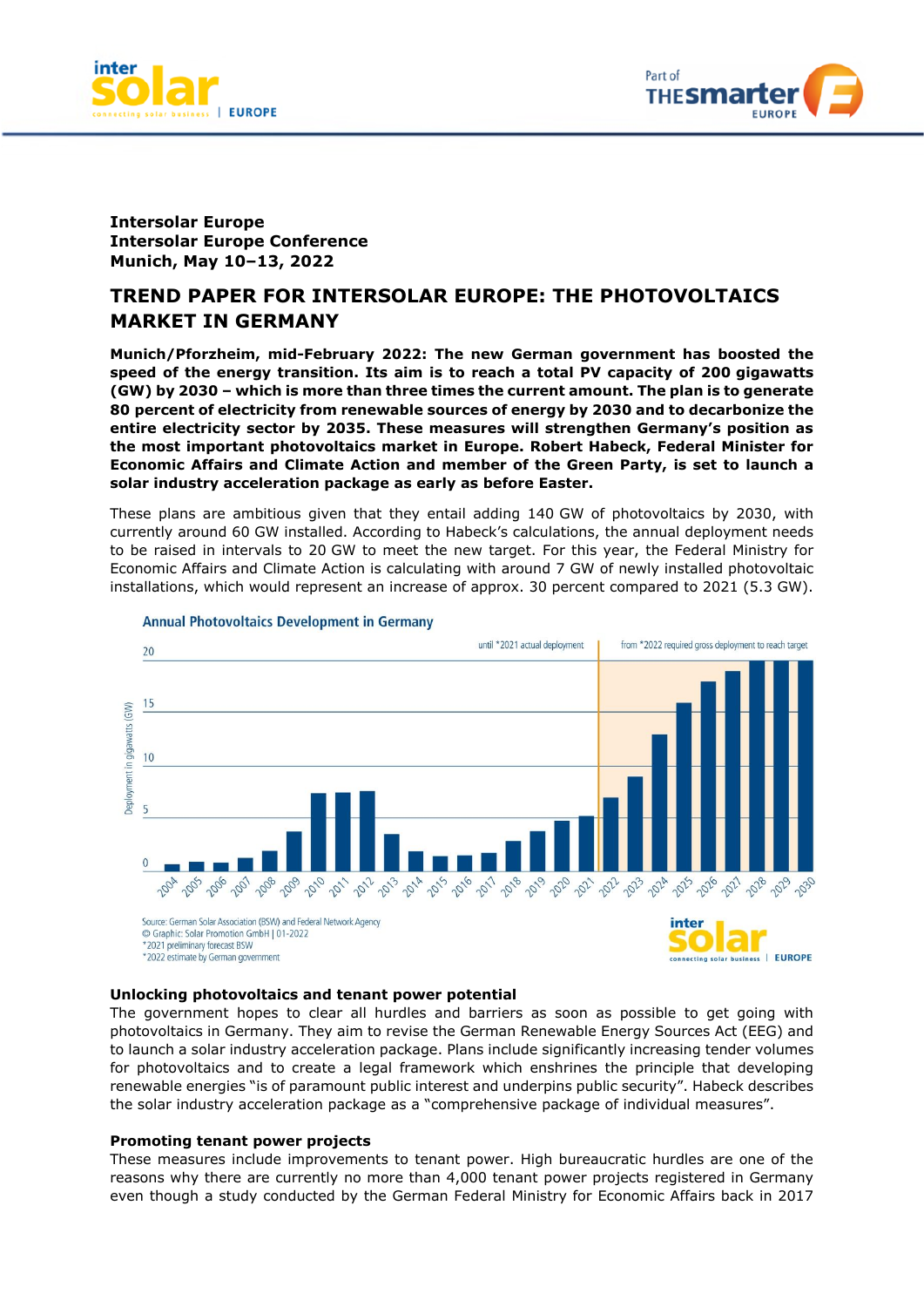confirmed the great potential of solar installations on tenement apartment buildings. According to this study, up to 370,000 buildings with 3.8 million apartments in Germany would be suitable candidates for tenant power models. In such a setup, solar power is generated by rooftop installations on apartment buildings – or neighboring buildings – and then used by the tenants of these buildings. Only the electricity which cannot be used or stored is fed into the grid, and no electricity is drawn from the grid unless the rooftop installation does not generate enough power.

### **Mandatory photovoltaics for commercial new builds and more space for PV Power Plants**

The government also aims to review mandatory tender processes for large rooftop installations, which currently pose a considerable obstacle when it comes to increasing the number of commercial roof-mounted photovoltaic systems. Photovoltaics is likely to become mandatory for all new commercial buildings, and government plans envisage using all suitable roof surfaces on private new builds for solar installations. Meanwhile, the process of realizing grid connections and obtaining certifications is to be accelerated. In addition, more areas are to be made available for constructing PV Power Plants, taking into consideration environmental protection aspects. Germany's new government also plans to involve local and neighboring authorities more when it comes to value creation for PV Power Plants on existing sites and to make participation obligatory for new installations. This is to foster acceptance of large ground-mounted PV installations.

## **Reducing electricity prices and advancing the hydrogen strategy**

Habeck also emphasized that the new German government plans to lower electricity prices to create a framework for more renewable power at competitive prices. This aims to make heat pumps and emobility more attractive and to promote sector coupling. The EEG levy is to be partially funded from the federal budget as early as this summer (at the latest by January 1, 2023), effectively lowering electricity prices for consumers.

Another ambitious project of the new government is revising the national hydrogen strategy in 2022 to double the production of hydrogen generated from renewable sources of energy, including photovoltaics and wind energy, compared to previous plans. The government wants to set up additional incentive programs to achieve this.

### **50 percent renewable heat**

Another focal point is climate-neutral heat supply, with 50 percent to be generated from renewable sources of energy by 2030, for example by using heat pumps and decarbonizing heat networks. In this context, the government and minister Habeck aim to increase existing funding for efficient heat networks and to create a legal and financial framework for carbon contracts for difference, making them a vital tool for promoting climate-neutral industry production.

## **A boost for PV-related business models**

Habeck would like to launch legislative packages aimed at implementing the measures as early as Easter and the summer of this year as part of an immediate climate protection program. Overall, this will further strengthen the economic viability of solar power generation in various areas of application and give an added boost to new photovoltaics-related business models. These may be long-term power purchase agreements (PPAs) or citizen participation models for photovoltaic systems as promoted by many municipal utilities in recent times.

"The new German government appears to have recognized that solar energy is crucial to unlocking a solution for the climate crisis. The industry has high expectations for them and hopes for a rapid solar energy roll out in Germany," says Carsten Körnig, CEO of the German Solar Association (BSW-Solar).

### **The industry meets at Intersolar Europe 2022**

On May 11–13, 2022, Intersolar Europe, as part of the innovation hub The smarter E Europe, will take to the stage right on cue: "The new German government is ambitious when it comes to climate and environmental protection. As a result, the solar industry and the entire new energy world are getting the attention they deserve," says Horst Dufner, Head of The smarter E Europe. The organizers of the world's leading exhibition for the solar industry can feel how dynamic the market has become – over 90 percent of the exhibition space at The smarter E Europe 2022 has already been booked. The Intersolar Europe Conference will take place at the ICM Munich on May 10 and 11, 2022, and will also focus on dynamic developments in the German and international PV market.